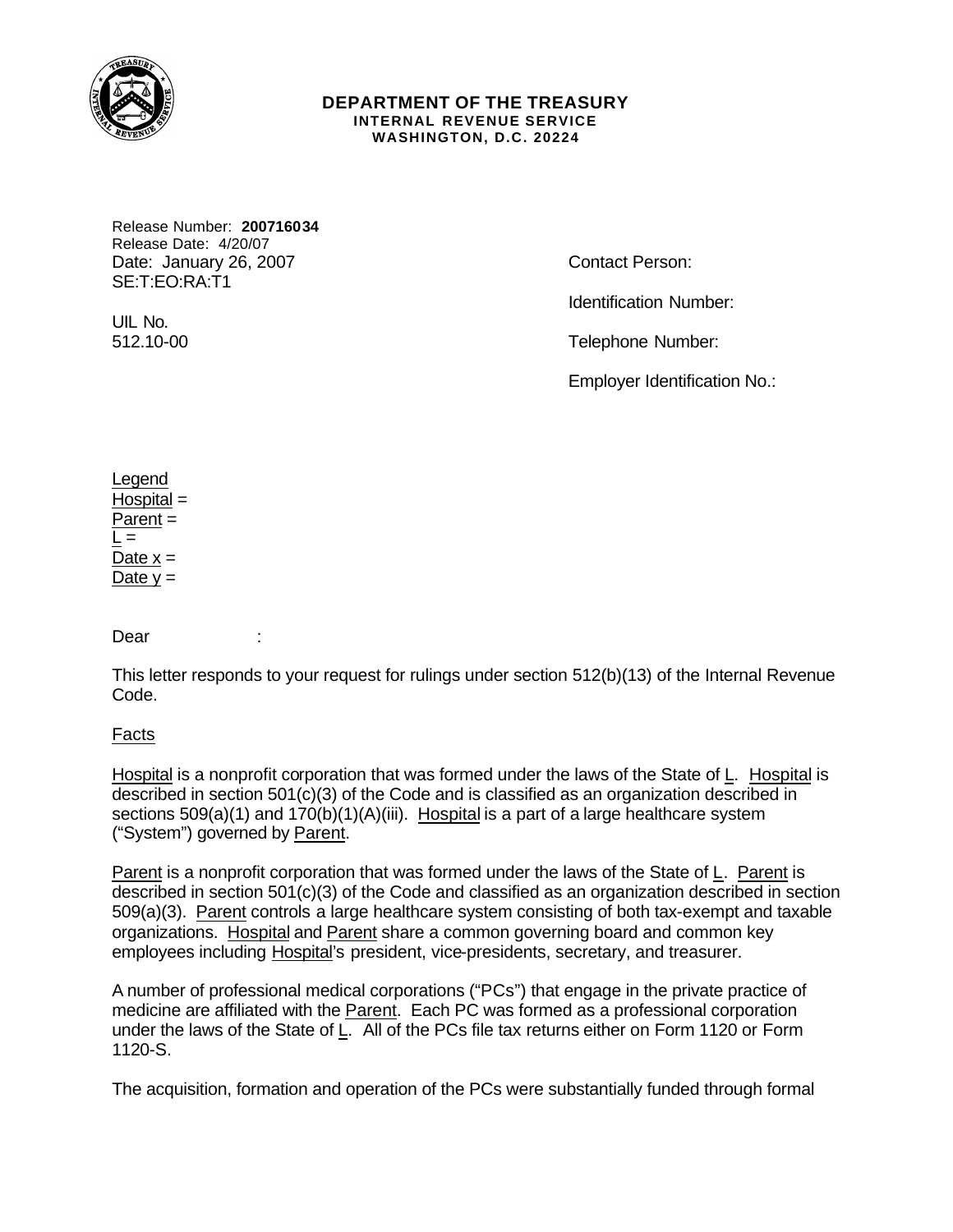and informal loans and advances from Parent and Hospital. A small portion of the debt outstanding represented funds that Parent borrowed from an outside lender at a certain interest rate and re-loaned to the PCs at the same rate through written loan agreements. Most of the loans and advances from Parent and Hospital were made without written loan agreements or notes. Repayments of principal and interest amounts by the PCs have been infrequent. Parent and Hospital accrued the unpaid interest and added it to the balance of the outstanding debt. As of Date x and Date y, a substantial amount of this debt was outstanding.

This ruling request involves six of these PCs. The six PCs practice medicine in the following areas: comprehensive health services, surgical and musculoskeletal services, cardiovascular and thoracic surgery, radiology, family medicine, and pediatrics. No patients of the six PCs are also patients of Hospital.

The law of the State of L requires that a licensed physician hold the stock of a professional corporation engaged in the practice of medicine. Pursuant to the agreements discussed below, an employee-physician of Hospital is the sole shareholder of each PC. (Hereafter, each such employee-physician-shareholder is referred to as "Physician.")

Hospital, the PCs and the Physicians have entered into employment agreements, shareholder agreements, and affiliation agreements. (Hereafter, these agreements are referred to collectively as "Agreements.") Hospital has represented that there are no material differences between each of these employment agreements, shareholder agreements and affiliation agreements. In the case of PCs that filed tax returns on Form 1120-S, none of the Physicians reported their share of the applicable corporation's income and losses on their individual income tax returns.

In the employment agreement, Physician is employed by Hospital as the chairman of one of Hospital's departments. In the related affiliation agreement, Hospital provides management, professional, and administrative services to the PC. The shareholder agreement provides for Physician to purchase PC stock for a nominal amount; requires Physician to be employed by Hospital through the PC, and prohibits Physician from selling, assigning, transferring, hypothecating or otherwise disposing of or encumbering the stock. The shareholder agreement prohibits any involuntary transfer of the stock and requires Physician to take necessary action to remain the sole shareholder and director of the PC. In the event Physician's employment with the PC terminates, the shareholder agreement requires that Physician sell all shares to an individual selected by Hospital for the same nominal value that Physician paid. The shareholder agreement states the stock certificates issued to Physician bear a legend referring to the restrictions on the transfer of the stock pursuant to the shareholder agreement. The employment agreement provides that Physician is not entitled to the profits or losses from the operation of the PC and requires Physician to give to Hospital any income received from the PC.

The PCs each entered into affiliation agreements with Hospital under which Hospital provides management, professional, and administrative services to each PC. The agreement provides that each party has the ability to unilaterally terminate the agreement. However, under some of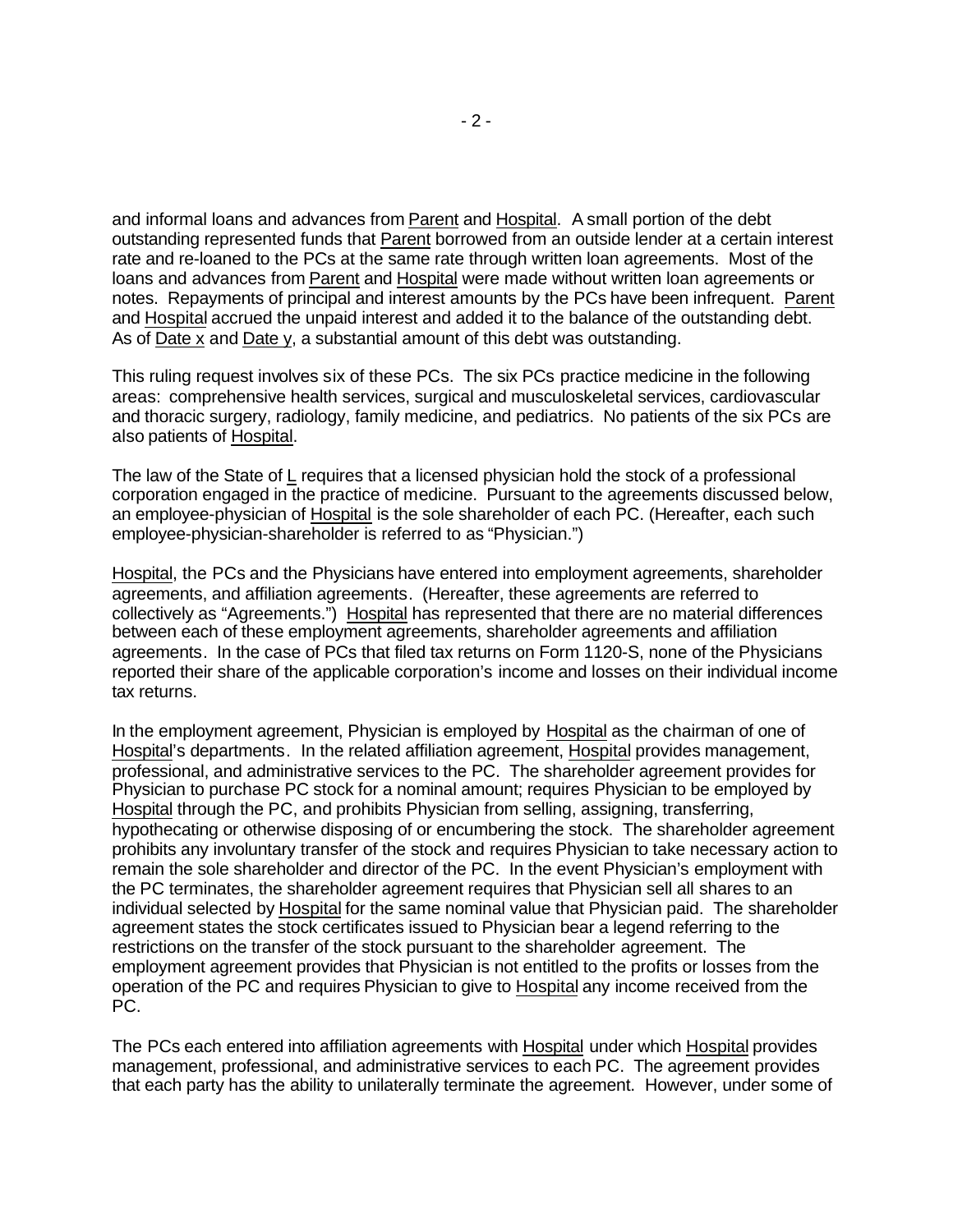the employment agreements and bylaws of the PCs, a Physician is prevented from exercising this right.

# Rulings Requested

- 1. For taxable years ending Date x and Date y, was Hospital or Parent a "controlling organization" with respect to the PCs, within the meaning of section 512(b)(13)(A) of the Code?
- 2. If the answer to Ruling Request No. 1 is Yes, did the PCs have "net unrelated income" or "net unrelated loss" under section 512(b)(13)(B) of the Code?
- 3. If the answers to Ruling Requests No. 1 and 2 are Yes, is the interest received or accrued by Hospital and Parent from the PCs treated as gross income derived from an unrelated trade or business under section 512(b)(13)(A) of the Code?

## Law

Section 511(a)(1) of the Code imposes a tax on the unrelated business taxable income of organizations described in section 501(c).

Under section 512(a)(1) of the Code, the term "unrelated business taxable income" means the gross income derived by any organization from any "unrelated trade or business regularly carried on," less the applicable deductions and modifications.

Under section 513(a) of the Code, the term "unrelated trade or business" means ". . . any trade or business the conduct of which is not substantially related . . . to the exercise or performance by such organization of its charitable, educational, or other purpose or function constituting the basis for its exemption under section 501. . . "

Under section 1.513-1(a) of the Income Tax Regulations, an exempt organization's gross income is treated as "unrelated business taxable income" if:

- (1) It is income from a trade or business;
- (2) Such trade or business is regularly carried on by the organization; and
- (3) The conduct of the trade or business is not substantially related to the organization's performance of its exempt functions.

Under section 1.513-1(d)(2) of the regulations, a "trade or business" is "related" to exempt purposes "only where the conduct of the business has causal relationship to the achievement of exempt purposes." A "trade or business" is "substantially related" "only if the causal relationship is a substantial one." That is, "the production or distribution of the goods or the performance of the services from which the gross income is derived must contribute importantly to the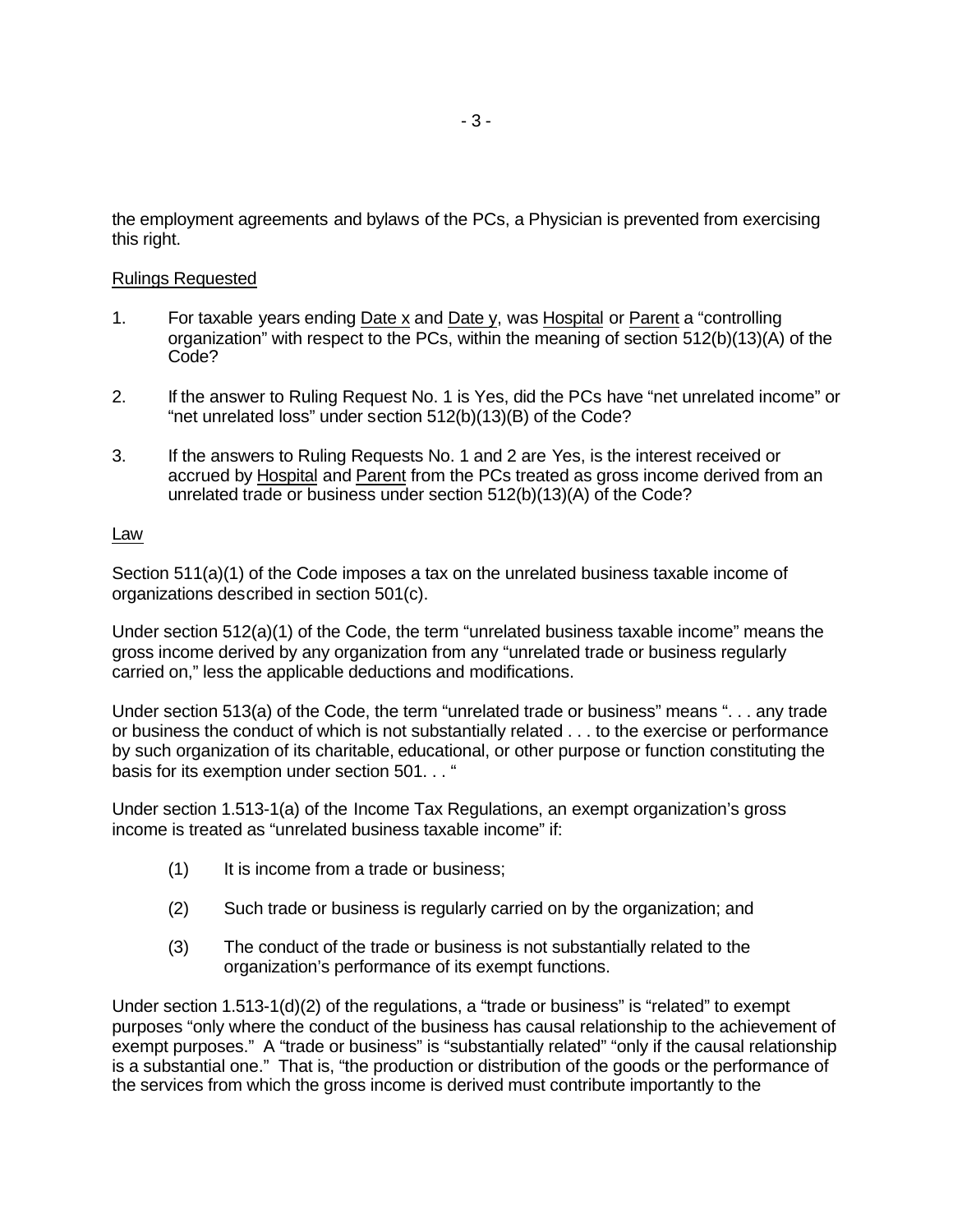accomplishment of those [tax-exempt] purposes." Whether activities productive of gross income contribute importantly to the accomplishment of a tax-exempt purpose "depends in each case upon the facts and circumstances involved."

Section 1.513-1(d)(3) of the regulations provides that the size and extent of the activities must be considered in relation to the nature and extent of the exempt function which they purport to serve. If the organization realizes income from activities which are conducted on a larger scale than is reasonably necessary for the performance of its exempt functions, the gross income attributable to that portion of the activities in excess of the needs of exempt functions constitutes gross income from the conduct of unrelated trade or business. See Geisinger Health Plan v. Commissioner, 100 T.C. 394, 405 (1993) (determination of whether conduct is substantially related "considers the degree to which income is earned from services rendered or sales made to persons who are not patients of the exempt affiliated entity."), aff'd 30 F.3d 494 ( $3<sup>rd</sup>$  Cir. 1994); Redlands Surgical Services v. Commissioner, 113 T.C. 47, 95-96 (1999) (conduct was not substantially related to affiliated organization when the patient populations did not overlap substantially), aff'd per curiam 242 F.3d 904 (9<sup>th</sup> Cir. 2001); IHC Health Plans v. Commissioner, T.C. Memo 2001-246 (by contracting for services from independent physicians, operations were conducted on scale larger than reasonably necessary to accomplish affiliate hospital's exempt purposes), aff'd 325 F.3d 1188 (10<sup>th</sup> Cir. 2003).

Sections 512(b)(1), (2), and (3) of the Code exclude from the computation of unrelated business taxable income interest, dividends, royalties, and rents from real property, and rents from personal property leased with such real property, if the rents attributable to such personal property are only an incidental amount of the total rents received under the lease.

Section 512(b)(13) of the Code provides special rules for certain amounts of income an exempt organization receives from a controlled entity.

Section 512(b)(13)(A) of the Code provides that notwithstanding sections 512(b)(1), (2) and (3), a "specified payment" that an exempt organization receives or accrues from a "controlled organization" is treated by the controlling organization as unrelated business taxable income to the extent such payment reduces the "net unrelated income" of the controlled entity (or increases its net unrelated loss). All deductions of the controlling organization directly connected with amounts treated as derived from an unrelated trade or business are allowed.

Section 512(b)(13)(B)(i)(I) of the Code states that the term "net unrelated income" means, in the case of a controlled entity not exempt under section 501(c)(3), the portion of the entity's taxable income which would be unrelated business taxable income if such entity were exempt and had the same exempt purpose as the controlling organization.

Section 512(b)(13)(C) of the Code states that the term "specified payment" means any interest, annuity, royalty, or rent.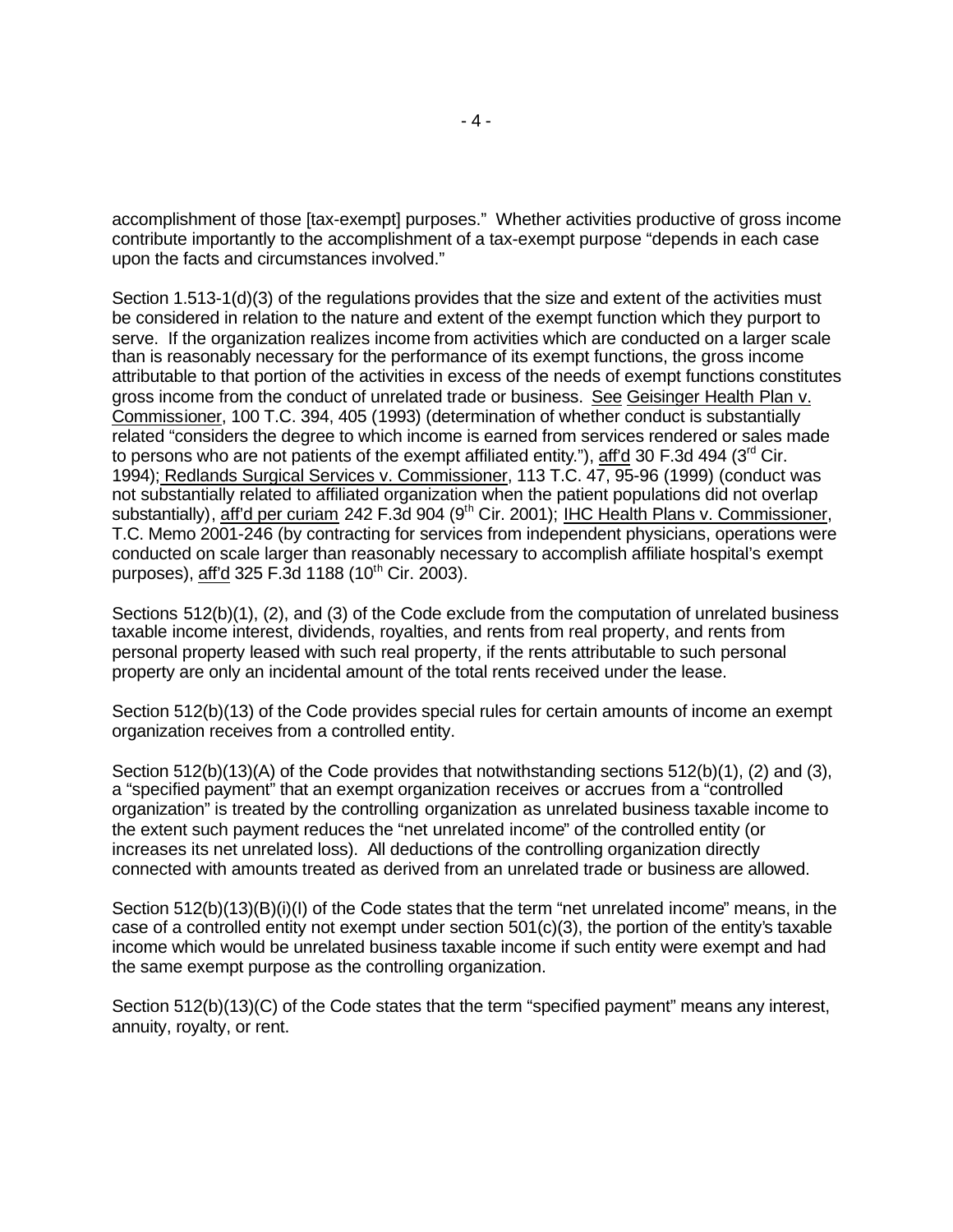Section 512(b)(13)(D)(i) of the Code provides, in part, that the term "control" means in the case of a corporation, ownership (by vote or value) of more than 50 percent of the stock of such corporation.

Section 512(b)(13)(D)(ii) of the Code provides that section 318 (relating to constructive ownership of stock) shall apply for purposes of determining ownership of stock in a corporation, and similar principles shall apply for purposes of determining ownership of interests in any other entity.

The Pension Protection Act of 2006, Pub.L. 109-280, Title XII, section 1205(a) (Aug. 17, 2006), added new section 512(b)(13)(E) to the Code. Section 512(b)(13)(E) generally provides that section 512(b)(13)(A) applies only to that portion of a specified payment that the controlling organization receives or accrues that exceeds the amount that would meet the requirements of section 482. Section 512(b)(13)(E) only applies to payments made pursuant to a written binding contract in effect on August 17, 2006 that are received or accrued after December 31, 2005 and on or before December 31, 2007.

Frank Lyon Co. v. U.S., 435 U.S. 561, 572 (1978) held that ownership for federal income tax purposes is determined by beneficial interest. See Rev. Rul. 2003-91, 2003-2 C.B. 82 (federal taxation based on having "sufficient incidents of ownership," not mere legal title).

Himmel v. Commissioner, 338 F. 2d 815 (2d Cir. 1964), states that stock ownership involves three important rights: (1) the right to vote and thereby exercise control; (2) the right to participate in current earnings and accumulated surplus; and (3) the right to share in net assets on liquidation. See Rev. Rul. 81-289, 1981-2 C.B. 82; Rev. Rul. 85-106, 1985-2 C.B. 116.

In Nebraska Dep't of Revenue v. Lowenstein, 513 U.S. 123 (1994), the Court recharacterized the taxpayer's form so as to accord with economic reality.

### Analysis

.

#### Ruling Request No. 1

While a Physician holds legal title to the shares of stock of each of the PCs, each of the Physicians merely are acting as Hospital's nominees pursuant to the Agreements and are not beneficial owners. Frank Lyon Co. v. U.S., supra. Instead, Hospital holds all the significant rights granted by stock ownership. Himmel v. Commissioner, supra; Rev. Rul. 85-106, supra; Rev. Rul. 81-289, supra. Pursuant to the shareholder agreements, at any time, Hospital can replace the present Physician and cause the Physician to sell the stock of the PC to another Physician of its choosing at the same nominal price that the first Physician paid for the stock. The various Agreements provide that each Physician holds the stock of the PC at Hospital's pleasure and Physician cannot act with regard to the stock contrary to Hospital's instructions.

Parent and Hospital apparently agree that the Agreements would normally be treated as giving Hospital beneficial ownership of the equity interest in each of the PCs. However, Parent and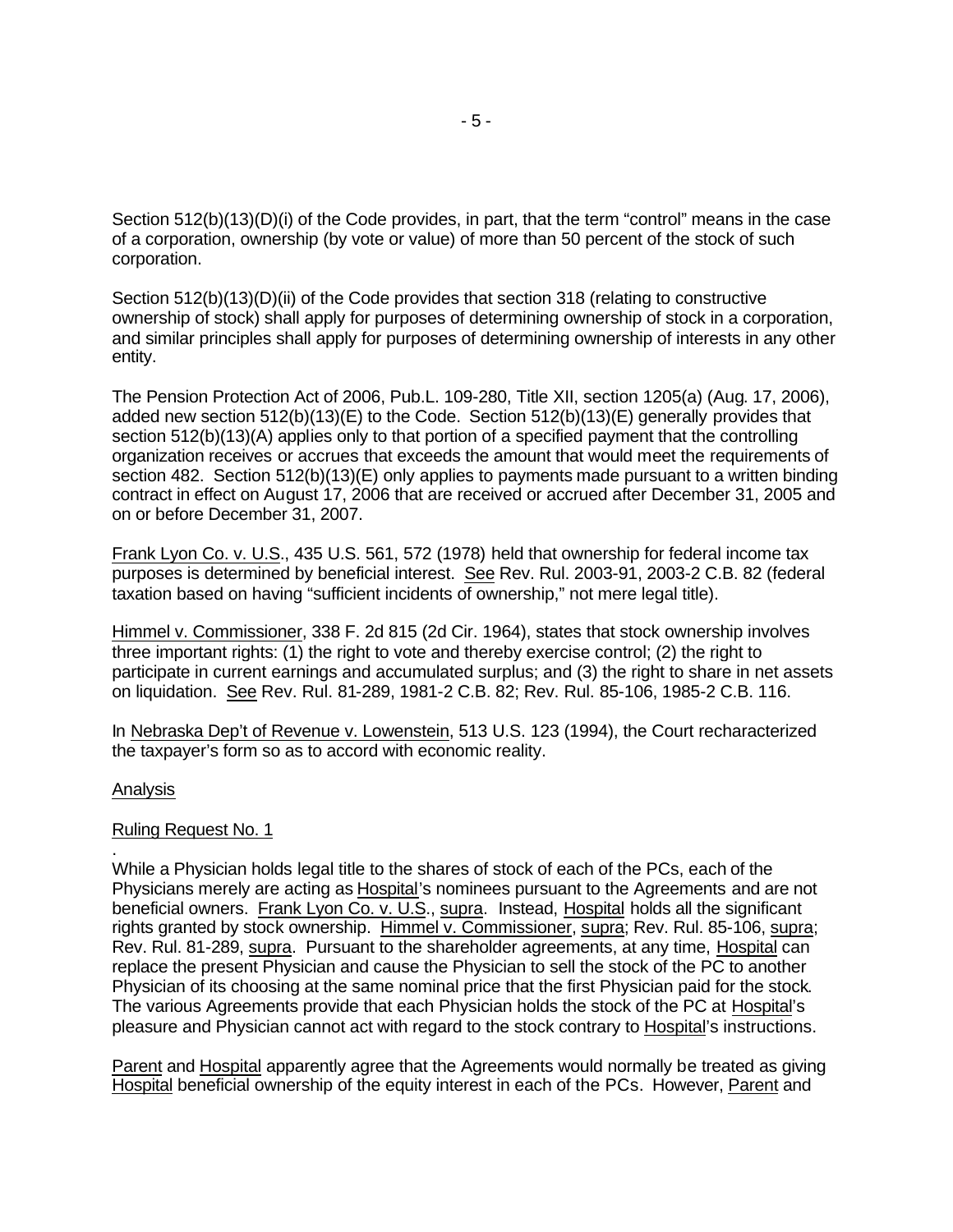Hospital contend that under the law of the State of L, non-physician ownership of medical PCs is prohibited, and as a result, the Agreements are unenforceable. They contend that L law specifically prohibits a physician from holding the stock of a medical PC as a nominee or proxy for a non-physician.

Even if the Agreements between Hospital, the PCs and the Physicians are not legally enforceable under L law, it is still appropriate to treat the Agreements as valid because: (i) the parties have acted in accord with the Agreements; (ii) the parties intend to continue to honor the Agreements; (iii) Hospital and other Physicians have honored similar Agreements in the past; and (iv) there is no economic incentive for a Physician not to honor the Agreement. Treating the Agreements as valid accords with business reality and is the result the parties intended. Nebraska Dep't of Revenue v. Lowenstein, supra.

Therefore, because Hospital beneficially owns by vote more than 50 percent of the stock of the PCs, Hospital is a controlling organization of the PCs within the meaning of section 512(b)(13)(A) of the Code.

### Ruling Request No. 2

The PCs' provision of medical services to their own patients does not have a substantial causal relationship to the achievement of Hospital's exempt purposes. Geisinger Health Plan, supra; Redlands Surgical Services, supra; IHC Health Plans, supra. Thereby, the PCs are conducting their activities on a larger scale than is reasonably necessary for the performance of Hospital's exempt functions. Section 1.513-1(d)(3) of the regulations; IHC Health Plans, supra. Consequently, the PCs are engaged in an unrelated trade or business with respect to Hospital. Therefore, the PCs' income (or loss) from providing medical services to its patients, less applicable deductions, is "net unrelated income" (or "net unrelated loss") within the meaning of section 512(b)(13)(B) of the Code.

### Ruling Request No. 3

Hospital and Parent received and accrued interest from the PCs pursuant to the loans and advances they made to the PCs to acquire, form and operate such PCs. Because interest constitutes a "specified payment" within the meaning of section 512(b)(13)(C) of the Code, the receipt or accrual of such interest by Hospital and Parent is gross income derived from an unrelated trade or business under section 512(b)(13)(A) , to the extent it reduces the PCs' net unrelated income (or increases its net unrelated loss).

You did not request a ruling on the applicability of new section 512(b)(13)(E) of Code, nor did you submit facts to support such a ruling. Further, we are declining to rule on the applicability of this section pursuant to Rev. Proc. 2006-4, section 8.01 because of the factual nature of the value of the loans and advances.

### Rulings